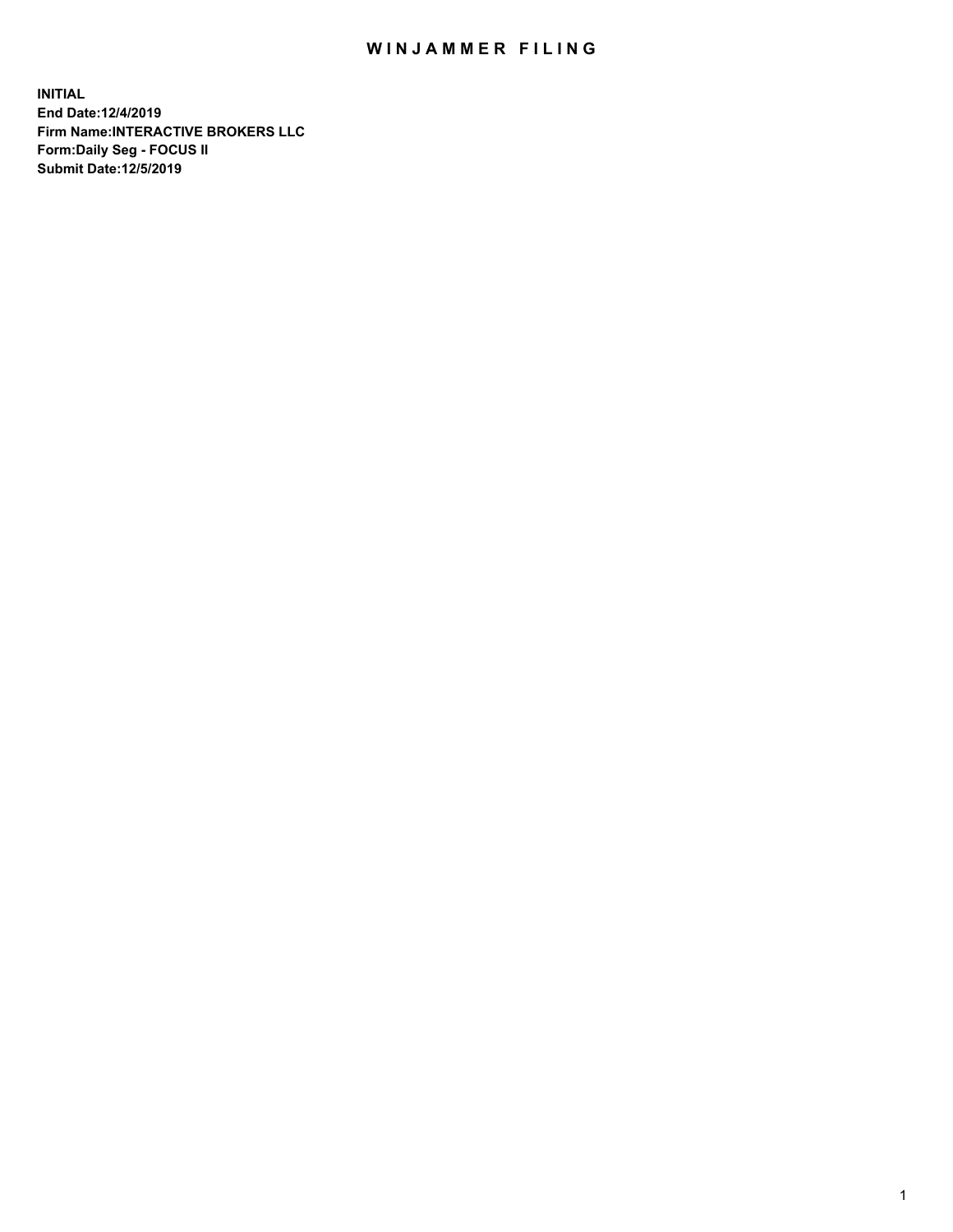**INITIAL End Date:12/4/2019 Firm Name:INTERACTIVE BROKERS LLC Form:Daily Seg - FOCUS II Submit Date:12/5/2019 Daily Segregation - Cover Page**

| Name of Company                                                                                                                                                                                                                                                                                                                | <b>INTERACTIVE BROKERS LLC</b>                                                                  |
|--------------------------------------------------------------------------------------------------------------------------------------------------------------------------------------------------------------------------------------------------------------------------------------------------------------------------------|-------------------------------------------------------------------------------------------------|
| <b>Contact Name</b>                                                                                                                                                                                                                                                                                                            | James Menicucci                                                                                 |
| <b>Contact Phone Number</b>                                                                                                                                                                                                                                                                                                    | 203-618-8085                                                                                    |
| <b>Contact Email Address</b>                                                                                                                                                                                                                                                                                                   | jmenicucci@interactivebrokers.c<br>om                                                           |
| FCM's Customer Segregated Funds Residual Interest Target (choose one):<br>a. Minimum dollar amount: ; or<br>b. Minimum percentage of customer segregated funds required:% ; or<br>c. Dollar amount range between: and; or<br>d. Percentage range of customer segregated funds required between:% and%.                         | $\overline{\mathbf{0}}$<br>$\overline{\mathbf{0}}$<br>155,000,000 245,000,000<br>0 <sub>0</sub> |
| FCM's Customer Secured Amount Funds Residual Interest Target (choose one):<br>a. Minimum dollar amount: ; or<br>b. Minimum percentage of customer secured funds required:% ; or<br>c. Dollar amount range between: and; or<br>d. Percentage range of customer secured funds required between:% and%.                           | $\overline{\mathbf{0}}$<br>0<br>80,000,000 120,000,000<br>0 <sub>0</sub>                        |
| FCM's Cleared Swaps Customer Collateral Residual Interest Target (choose one):<br>a. Minimum dollar amount: ; or<br>b. Minimum percentage of cleared swaps customer collateral required:% ; or<br>c. Dollar amount range between: and; or<br>d. Percentage range of cleared swaps customer collateral required between:% and%. | $\overline{\mathbf{0}}$<br><u>0</u><br>$\underline{0}$ $\underline{0}$<br>00                    |

Attach supporting documents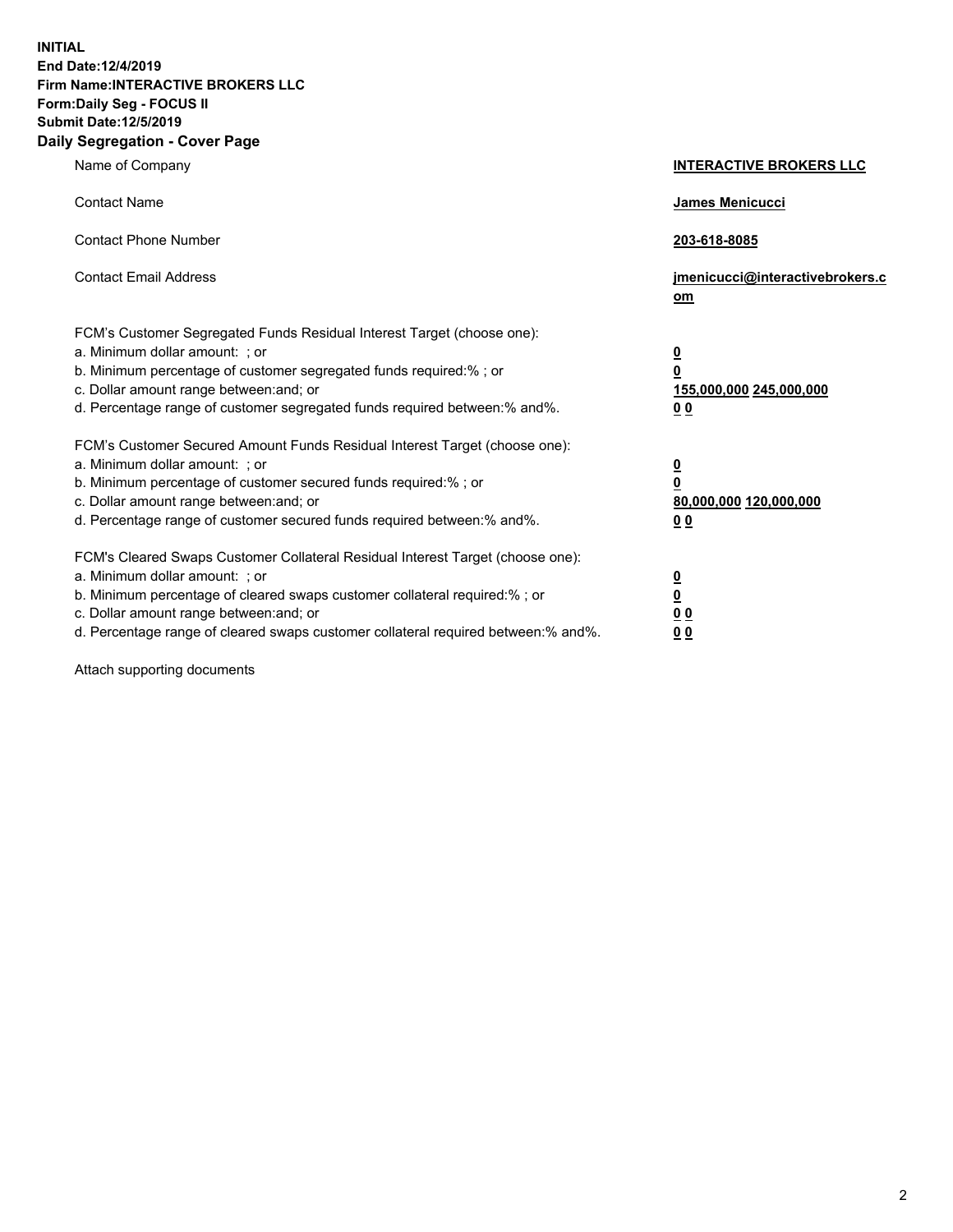## **INITIAL End Date:12/4/2019 Firm Name:INTERACTIVE BROKERS LLC Form:Daily Seg - FOCUS II Submit Date:12/5/2019**

|     | Subinit Date: 2/5/2019<br><b>Daily Segregation - Secured Amounts</b>                        |                                  |
|-----|---------------------------------------------------------------------------------------------|----------------------------------|
|     | Foreign Futures and Foreign Options Secured Amounts                                         |                                  |
|     | Amount required to be set aside pursuant to law, rule or regulation of a foreign            | $0$ [7305]                       |
|     | government or a rule of a self-regulatory organization authorized thereunder                |                                  |
| 1.  | Net ledger balance - Foreign Futures and Foreign Option Trading - All Customers             |                                  |
|     | A. Cash                                                                                     | 503,017,341 [7315]               |
|     | B. Securities (at market)                                                                   | $0$ [7317]                       |
| 2.  | Net unrealized profit (loss) in open futures contracts traded on a foreign board of trade   | 4,287,451 [7325]                 |
| 3.  | Exchange traded options                                                                     |                                  |
|     | a. Market value of open option contracts purchased on a foreign board of trade              | 120,044 [7335]                   |
|     | b. Market value of open contracts granted (sold) on a foreign board of trade                | -79,208 [7337]                   |
| 4.  | Net equity (deficit) (add lines 1. 2. and 3.)                                               | 507,345,628 [7345]               |
| 5.  | Account liquidating to a deficit and account with a debit balances - gross amount           | 20,984 [7351]                    |
|     | Less: amount offset by customer owned securities                                            | 0 [7352] 20,984 [7354]           |
| 6.  | Amount required to be set aside as the secured amount - Net Liquidating Equity              | 507,366,612 [7355]               |
|     | Method (add lines 4 and 5)                                                                  |                                  |
| 7.  | Greater of amount required to be set aside pursuant to foreign jurisdiction (above) or line | 507,366,612 [7360]               |
|     | 6.                                                                                          |                                  |
|     | FUNDS DEPOSITED IN SEPARATE REGULATION 30.7 ACCOUNTS                                        |                                  |
| 1.  | Cash in banks                                                                               |                                  |
|     | A. Banks located in the United States                                                       | 45,660,392 [7500]                |
|     | B. Other banks qualified under Regulation 30.7                                              | 0 [7520] 45,660,392 [7530]       |
| 2.  | Securities                                                                                  |                                  |
|     | A. In safekeeping with banks located in the United States                                   | 493,288,562 [7540]               |
|     | B. In safekeeping with other banks qualified under Regulation 30.7                          | 0 [7560] 493,288,562 [7570]      |
| 3.  | Equities with registered futures commission merchants                                       |                                  |
|     | A. Cash                                                                                     | $0$ [7580]                       |
|     | <b>B.</b> Securities                                                                        | $0$ [7590]                       |
|     | C. Unrealized gain (loss) on open futures contracts                                         | $0$ [7600]                       |
|     | D. Value of long option contracts                                                           | $0$ [7610]                       |
|     | E. Value of short option contracts                                                          | 0 [7615] 0 [7620]                |
| 4.  | Amounts held by clearing organizations of foreign boards of trade                           |                                  |
|     | A. Cash                                                                                     | $0$ [7640]                       |
|     | <b>B.</b> Securities                                                                        | $0$ [7650]                       |
|     | C. Amount due to (from) clearing organization - daily variation                             | $0$ [7660]                       |
|     | D. Value of long option contracts                                                           | $0$ [7670]                       |
|     | E. Value of short option contracts                                                          | 0 [7675] 0 [7680]                |
| 5.  | Amounts held by members of foreign boards of trade                                          |                                  |
|     | A. Cash                                                                                     | 92,510,304 [7700]                |
|     | <b>B.</b> Securities                                                                        | $0$ [7710]                       |
|     | C. Unrealized gain (loss) on open futures contracts                                         | -3,235,397 [7720]                |
|     | D. Value of long option contracts                                                           | 120,044 [7730]                   |
|     | E. Value of short option contracts                                                          | -79,208 [7735] 89,315,743 [7740] |
| 6.  | Amounts with other depositories designated by a foreign board of trade                      | $0$ [7760]                       |
| 7.  | Segregated funds on hand                                                                    | $0$ [7765]                       |
| 8.  | Total funds in separate section 30.7 accounts                                               | 628,264,697 [7770]               |
| 9.  | Excess (deficiency) Set Aside for Secured Amount (subtract line 7 Secured Statement         | 120,898,085 [7380]               |
|     | Page 1 from Line 8)                                                                         |                                  |
| 10. | Management Target Amount for Excess funds in separate section 30.7 accounts                 | 80,000,000 [7780]                |
| 11. | Excess (deficiency) funds in separate 30.7 accounts over (under) Management Target          | 40,898,085 [7785]                |
|     |                                                                                             |                                  |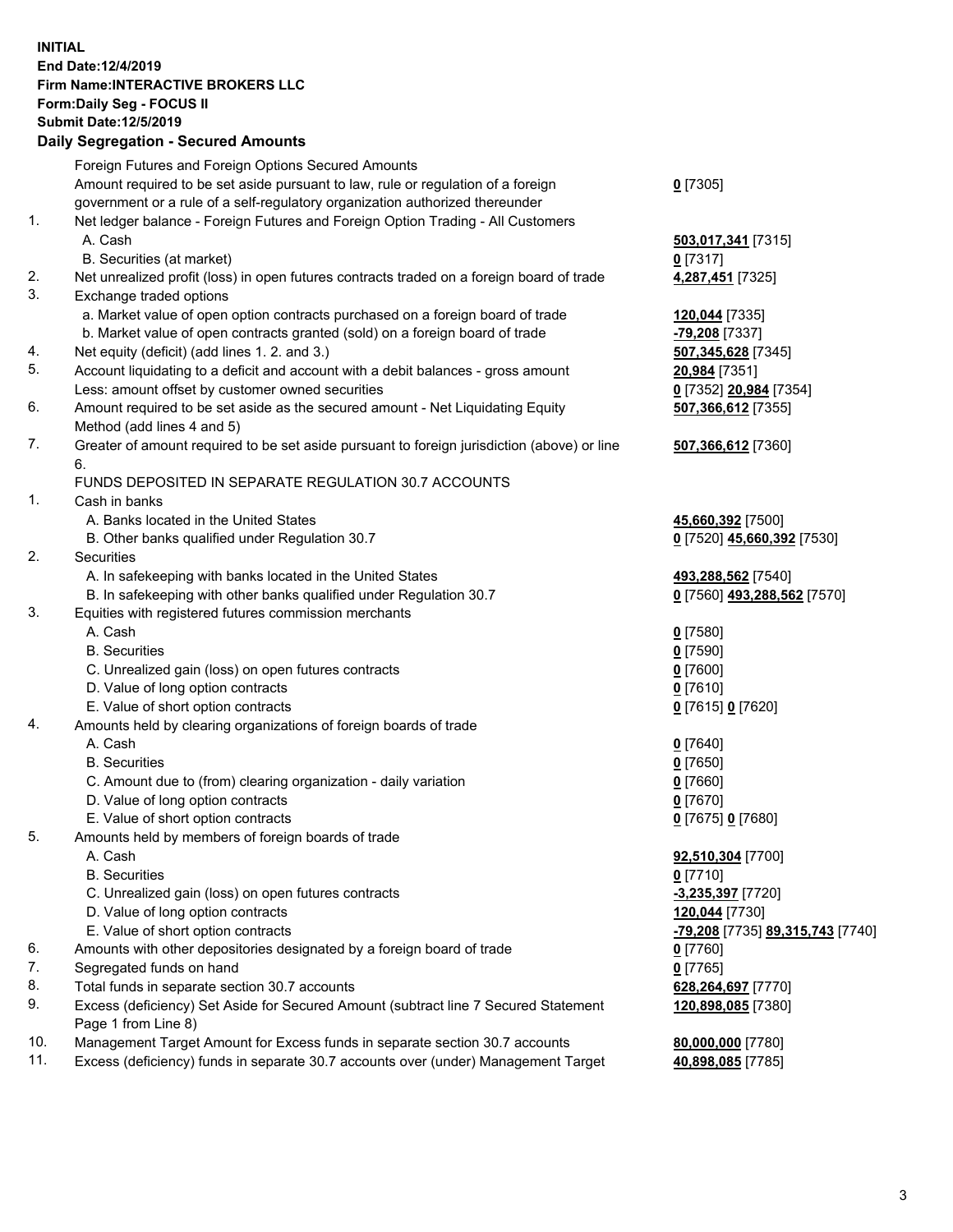**INITIAL End Date:12/4/2019 Firm Name:INTERACTIVE BROKERS LLC Form:Daily Seg - FOCUS II Submit Date:12/5/2019 Daily Segregation - Segregation Statement** SEGREGATION REQUIREMENTS(Section 4d(2) of the CEAct) 1. Net ledger balance A. Cash **4,167,164,529** [7010] B. Securities (at market) **0** [7020] 2. Net unrealized profit (loss) in open futures contracts traded on a contract market **-73,186,926** [7030] 3. Exchange traded options A. Add market value of open option contracts purchased on a contract market **174,383,783** [7032] B. Deduct market value of open option contracts granted (sold) on a contract market **-208,604,445** [7033] 4. Net equity (deficit) (add lines 1, 2 and 3) **4,059,756,941** [7040] 5. Accounts liquidating to a deficit and accounts with debit balances - gross amount **963,919** [7045] Less: amount offset by customer securities **0** [7047] **963,919** [7050] 6. Amount required to be segregated (add lines 4 and 5) **4,060,720,860** [7060] FUNDS IN SEGREGATED ACCOUNTS 7. Deposited in segregated funds bank accounts A. Cash **1,120,383,136** [7070] B. Securities representing investments of customers' funds (at market) **1,829,960,175** [7080] C. Securities held for particular customers or option customers in lieu of cash (at market) **0** [7090] 8. Margins on deposit with derivatives clearing organizations of contract markets A. Cash **3,890,856** [7100] B. Securities representing investments of customers' funds (at market) **1,372,154,071** [7110] C. Securities held for particular customers or option customers in lieu of cash (at market) **0** [7120] 9. Net settlement from (to) derivatives clearing organizations of contract markets **1,064,992** [7130] 10. Exchange traded options A. Value of open long option contracts **173,847,412** [7132] B. Value of open short option contracts **-208,712,673** [7133] 11. Net equities with other FCMs A. Net liquidating equity **0** [7140] B. Securities representing investments of customers' funds (at market) **0** [7160] C. Securities held for particular customers or option customers in lieu of cash (at market) **0** [7170] 12. Segregated funds on hand **0** [7150] 13. Total amount in segregation (add lines 7 through 12) **4,292,587,969** [7180] 14. Excess (deficiency) funds in segregation (subtract line 6 from line 13) **231,867,109** [7190] 15. Management Target Amount for Excess funds in segregation **155,000,000** [7194]

16. Excess (deficiency) funds in segregation over (under) Management Target Amount Excess

**76,867,109** [7198]